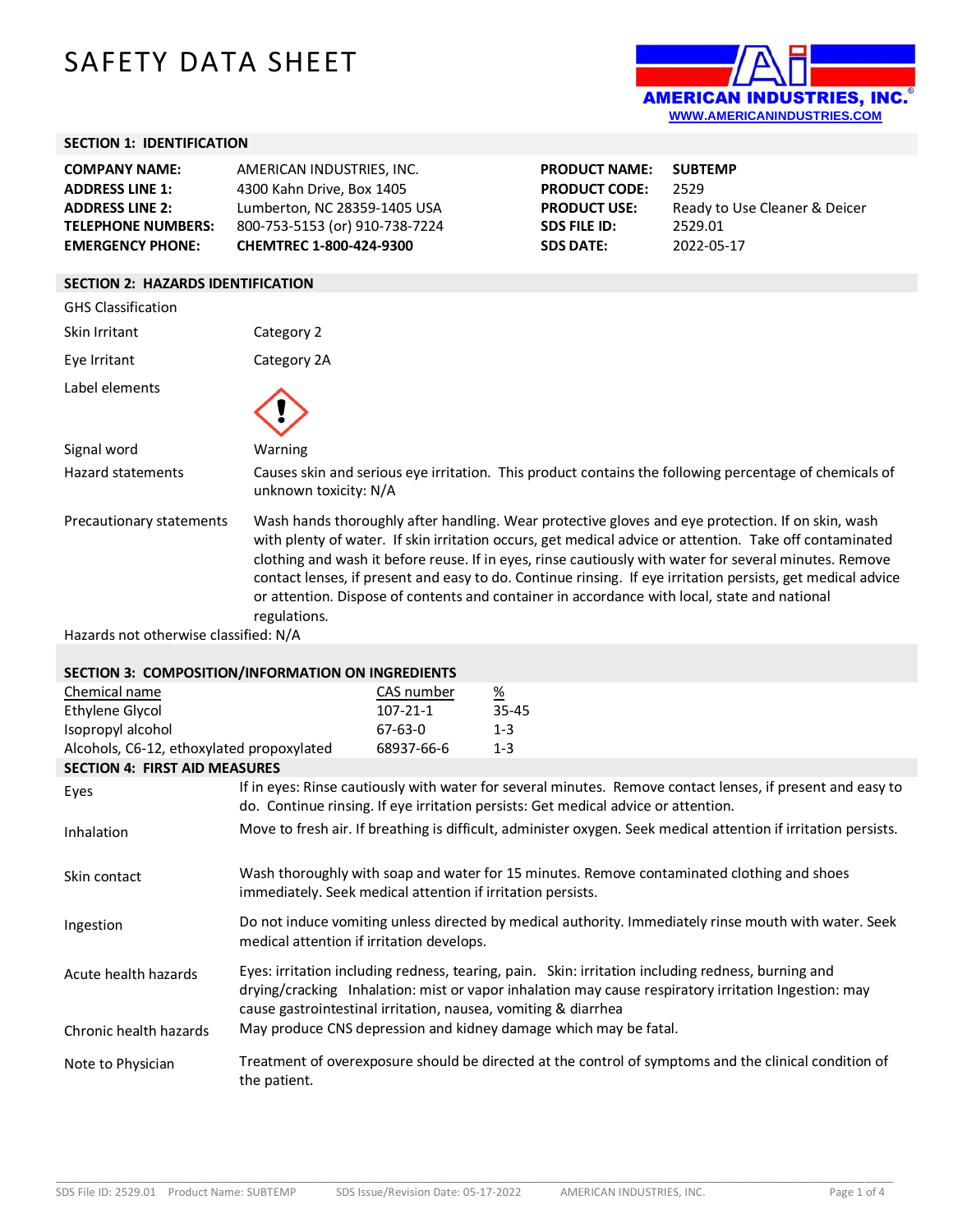| <b>SECTION 5: FIRE-FIGHTING MEASURES</b>           |                                                                                                                                                                                                                                                                                                                                            |  |  |
|----------------------------------------------------|--------------------------------------------------------------------------------------------------------------------------------------------------------------------------------------------------------------------------------------------------------------------------------------------------------------------------------------------|--|--|
| Suitable extinguishing<br>media                    | Dry chemical, foam, carbon dioxide, water spray for cooling.                                                                                                                                                                                                                                                                               |  |  |
| Unsuitable extinguishing<br>media                  | N/A                                                                                                                                                                                                                                                                                                                                        |  |  |
| Unusual Fire and<br><b>Explosion Hazards</b>       | Non-combustible. Water spray may be used to keep fire exposed containers cool.                                                                                                                                                                                                                                                             |  |  |
| Fire-fighting procedures                           | Wear NIOSH approved Self Contained Breathing Apparatus with a full face piece operated in a<br>positive pressure demand mode with full body protective clothing when fighting fires.                                                                                                                                                       |  |  |
| <b>Hazardous Combustion</b><br>Products            | Oxides of Carbon                                                                                                                                                                                                                                                                                                                           |  |  |
| <b>SECTION 6: ACCIDENTAL RELEASE MEASURES</b>      |                                                                                                                                                                                                                                                                                                                                            |  |  |
| <b>Personal Protective</b><br>Equipment            | Refer to section VIII for proper Personal Protective Equipment                                                                                                                                                                                                                                                                             |  |  |
| Spill                                              | Eliminate all sources of ignition. Absorb with non-combustible material like vermiculite, sand or earth.<br>Place waste in proper containers for waste disposal.                                                                                                                                                                           |  |  |
| <b>Waste Disposal</b>                              | Dispose of in accordance with federal, state, and local regulations. Do not reuse container, recycle or<br>place in trash collection. Drums and pails should be offered for recycling.                                                                                                                                                     |  |  |
| <b>RCRA Status</b>                                 | Product should be fully characterized prior to disposal (40 CFR 261)                                                                                                                                                                                                                                                                       |  |  |
| <b>SECTION 7: HANDLING AND STORAGE</b>             |                                                                                                                                                                                                                                                                                                                                            |  |  |
| Handling and Storage                               | Wear proper personal protective equipment when using this product. Store in a cool, dry area. Keep                                                                                                                                                                                                                                         |  |  |
| <b>Other Precautions</b>                           | container tightly sealed when not in use. Do not use or store with strong oxidizers.<br>Keep out of reach of children. Read and follow the directions on the product label. They are best guide<br>to using the product in the most effective manner. The label also gives you the necessary safety<br>precautions to protect your health. |  |  |
| Incompatibility                                    | Strong oxidizing agents.                                                                                                                                                                                                                                                                                                                   |  |  |
|                                                    | SECTION 8: EXPOSURE CONTROLS/PERSONAL PROTECTION                                                                                                                                                                                                                                                                                           |  |  |
| HAZARDOUS INGREDIENT                               | <b>OSHA PEL</b><br><b>ACGIHTLV</b>                                                                                                                                                                                                                                                                                                         |  |  |
| <b>Ethylene Glycol</b>                             | Not Established<br>25 ppm                                                                                                                                                                                                                                                                                                                  |  |  |
| Isopropyl alcohol                                  | 400 ppm<br>200 ppm                                                                                                                                                                                                                                                                                                                         |  |  |
| Alcohols, C6-12, ethoxylated propoxylated          | Not Established<br>Not Established<br>General ventilation should be used. Provide sufficient mechanical ventilation (general and/or local                                                                                                                                                                                                  |  |  |
| Engineering                                        | exhaust) to maintain exposure below the recommended exposure limits.                                                                                                                                                                                                                                                                       |  |  |
| controls/ventilation                               |                                                                                                                                                                                                                                                                                                                                            |  |  |
| Respiratory protection                             | Wear NIOSH/MSHA approved respiratory protection if exposure limits are exceeded.                                                                                                                                                                                                                                                           |  |  |
| <b>Personal Protective</b><br>Equipment            | Safety glasses and chemical resistant gloves.                                                                                                                                                                                                                                                                                              |  |  |
| <b>Other Precautions</b>                           | Wash hands and clothing in contact with product after use.                                                                                                                                                                                                                                                                                 |  |  |
| <b>SECTION 9: PHYSICAL AND CHEMICAL PROPERTIES</b> |                                                                                                                                                                                                                                                                                                                                            |  |  |
| Appearance                                         | Clear, colorless liquid                                                                                                                                                                                                                                                                                                                    |  |  |
| <b>Odor Description</b>                            | Bland odor                                                                                                                                                                                                                                                                                                                                 |  |  |
| Odor Threshold                                     | N/D                                                                                                                                                                                                                                                                                                                                        |  |  |
| <b>Boiling Point</b>                               | N/D                                                                                                                                                                                                                                                                                                                                        |  |  |
| <b>Freezing Point</b>                              | N/D                                                                                                                                                                                                                                                                                                                                        |  |  |
| Flammability                                       | Not considered a flammable liquid by OSHA (29CFR 1910.1200)                                                                                                                                                                                                                                                                                |  |  |
| Flashpoint                                         | > 200 °F (93.3 °C)                                                                                                                                                                                                                                                                                                                         |  |  |
| <b>Autoignition Temp</b>                           | N/D                                                                                                                                                                                                                                                                                                                                        |  |  |
| Lower Flammability Limit                           | N/D                                                                                                                                                                                                                                                                                                                                        |  |  |
| <b>Upper Flammability Limit</b>                    | N/D                                                                                                                                                                                                                                                                                                                                        |  |  |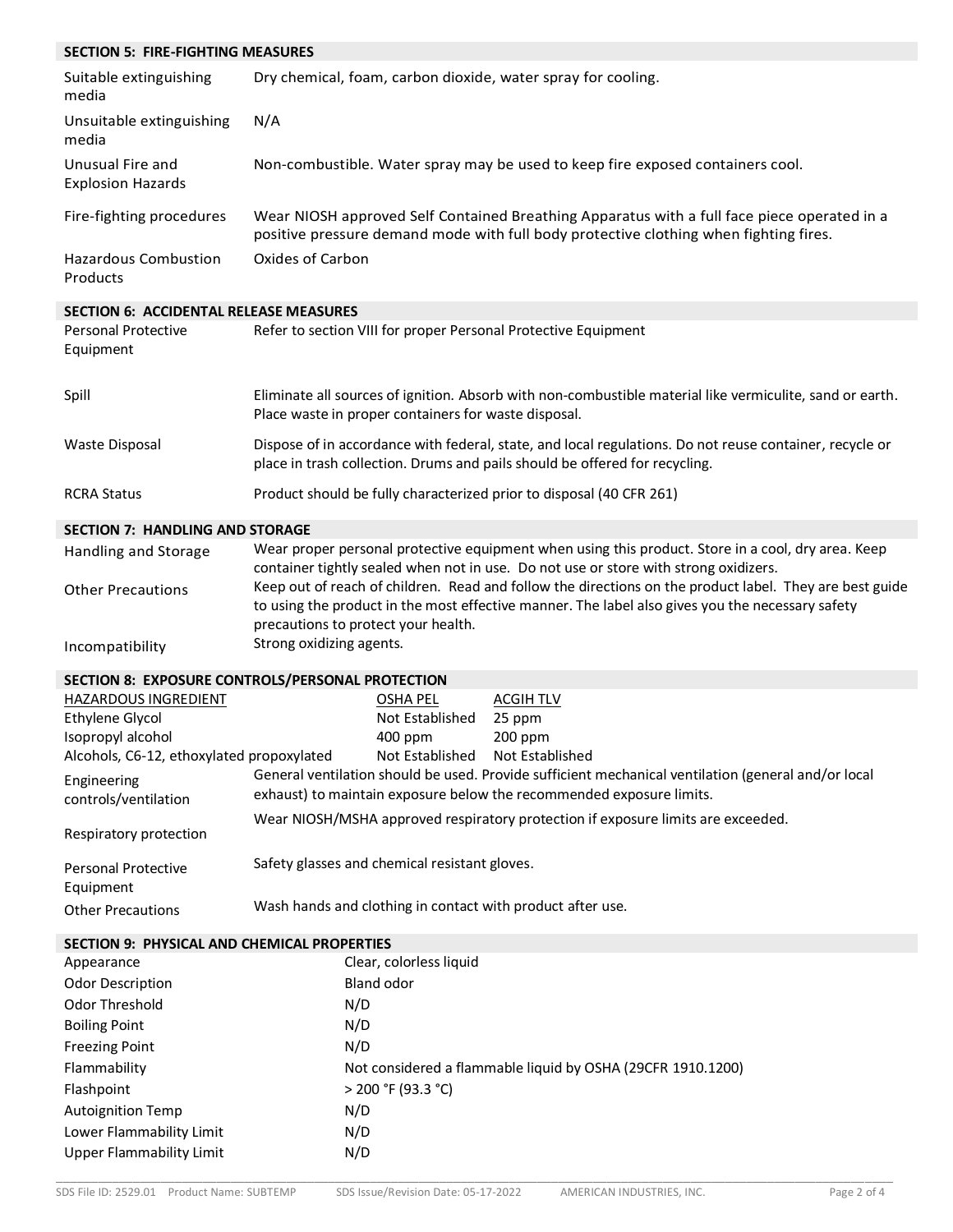| Vapor Pressure (mm Hg)                          | N/D                             |
|-------------------------------------------------|---------------------------------|
| Vapor Density (AIR=1)                           | N/D                             |
| <b>Evaporation Rate</b>                         | N/D                             |
| Specific Gravity (H20=1)                        | $1.0 - 1.1 \oplus 77$ °F (25°C) |
| рH                                              | 10.5-11.5                       |
| Solubility in Water                             | N/D                             |
| Partition Coefficient: n-OCTANOL/WATER<br>(KOW) | N/D                             |
| Decomposition Temp                              | N/D                             |
| Viscosity                                       | N/D                             |

#### **SECTION 10: STABILITY AND REACTIVITY**

| Chemical stability                  | Stable under normal storage and handling conditions.           |
|-------------------------------------|----------------------------------------------------------------|
| Reactivity                          | Chemically active metals and acids.                            |
| Conditions to avoid                 | Elevated temperatures and excessive heat. Avoid incompatibles. |
| Hazardous decomposition products    | Strong oxidizing agents.                                       |
| Incompatible materials              | None Known                                                     |
| <b>Possible Hazardous Reactions</b> | None Known                                                     |

#### **SECTION 11: TOXICOLOGICAL INFORMATION**

Ethylene Glycol (107-21-1) LD<sub>50</sub> (Oral, Rat) 4700 mg/kg; LC<sub>50</sub> (Inhalation Rat, 4 hrs) 10876 mg/L **Isopropyl alcohol** (67-63-0) LD<sub>50</sub> (Oral, Rat) 5045 mg/kg; LD<sub>50</sub> (Dermal, Rabbit) 12870 mg/kg; LC<sub>50</sub> (Inhalation, Rat, 4 hrs) 78.6 mg/kg

| Likely route of exposure                   | Eyes, Ingestion, Inhalation, Skin                                                                                                                                                                                     |
|--------------------------------------------|-----------------------------------------------------------------------------------------------------------------------------------------------------------------------------------------------------------------------|
| Eyes                                       | Causes irritation, burning, redness, tearing.                                                                                                                                                                         |
| Ingestion                                  | May cause gastrointestinal irritation, nausea, diarrhea, vomiting.                                                                                                                                                    |
| Inhalation                                 | May cause irritation to the respiratory tract, dizziness, headaches, nausea,<br>unconsciousness, central nervous system (CNS) depression.                                                                             |
| Skin                                       | Causes irritation, redness, itching, and pain.                                                                                                                                                                        |
| <b>Medical Condition Aggravated</b>        | Pre-existing disorders of the skin, respiratory system and eyes will be aggravated by over<br>exposure.                                                                                                               |
| <b>Acute Health Hazards</b>                | Eyes: Redness, tearing, and pain Skin: redness, burning and drying/cracking. Inhalation:<br>mist or vapors may cause respiratory irritation Ingestion: gastrointestinal irritation,<br>nausea, vomiting and diarrhea. |
| <b>Chronic Health Hazards</b>              | May produce CNS depression and kidney damage which may be fatal.                                                                                                                                                      |
| Carcinogenicity                            | OSHA: No ACGIH: No NTP: No IARC: No OTHER: N/A                                                                                                                                                                        |
| <b>SECTION 12: ECOLOGICAL INFORMATION</b>  |                                                                                                                                                                                                                       |
| Toxicity                                   | Not Established                                                                                                                                                                                                       |
| Biodegradability                           | This product is biodegradable                                                                                                                                                                                         |
| Bio-accumulative potential                 | This product is not expected to bioaccumulate.                                                                                                                                                                        |
| Mobility in soil                           | This product is mobile in soil.                                                                                                                                                                                       |
| Other adverse effects                      | None known                                                                                                                                                                                                            |
| <b>SECTION 13: DISPOSAL CONSIDERATIONS</b> |                                                                                                                                                                                                                       |
| Disposal instructions                      | Dispose of in accordance with federal, state, and local regulations. Do not reuse<br>container and recycle or place in trash collection. Drums and pails should be<br>offered for recycling.                          |
| <b>RCRA Status</b>                         | Not listed as hazardous waste, but product should be fully characterized prior to                                                                                                                                     |
|                                            | disposal (40 CFR 261)                                                                                                                                                                                                 |